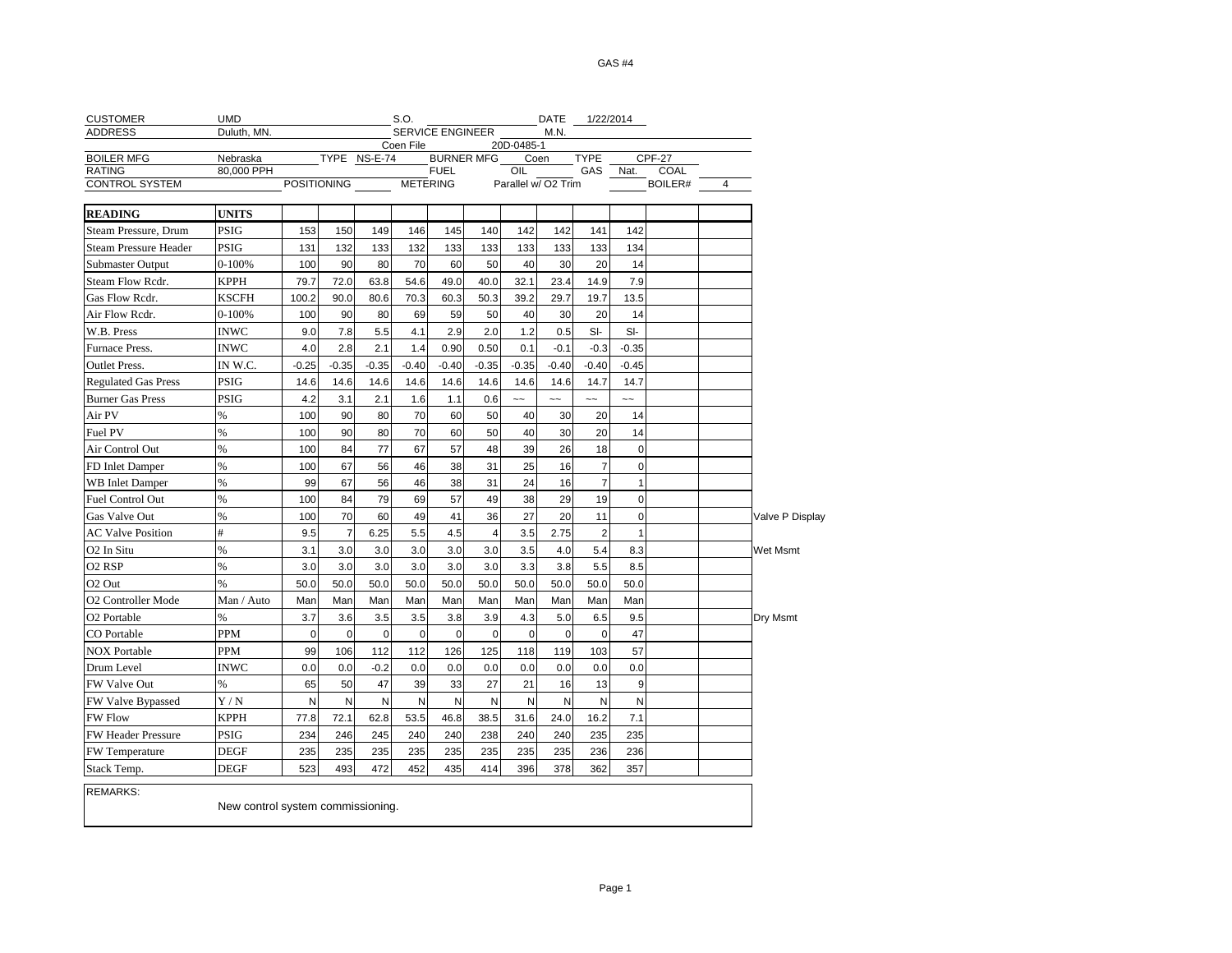| <b>CUSTOMER</b>               | <b>UMD</b>                                                                                                          |                    |             |                  | S.O.        |                         |                                         |             | DATE        |             | 1/21/2014      |               |                |                 |
|-------------------------------|---------------------------------------------------------------------------------------------------------------------|--------------------|-------------|------------------|-------------|-------------------------|-----------------------------------------|-------------|-------------|-------------|----------------|---------------|----------------|-----------------|
| <b>ADDRESS</b>                | Duluth, MN.                                                                                                         |                    |             |                  |             | <b>SERVICE ENGINEER</b> |                                         |             | M.N.        |             |                |               |                |                 |
| <b>BOILER MFG</b>             | Nebraska                                                                                                            |                    | <b>TYPE</b> | <b>NS-E-74</b>   | Coen File   |                         | <b>BURNER MFG</b>                       | 20D-0485-1  | Coen        | <b>TYPE</b> |                | <b>CPF-27</b> |                |                 |
| <b>RATING</b>                 | 80,000 PPH                                                                                                          |                    |             |                  |             | <b>FUEL</b>             |                                         | OIL         | #2          | GAS         |                | COAL          |                |                 |
| <b>CONTROL SYSTEM</b>         |                                                                                                                     | <b>POSITIONING</b> |             |                  |             |                         | METERING: Parallel w/ O2 Trim           |             |             |             |                | BOILER#       | $\overline{4}$ |                 |
|                               | Use 40404 Cap                                                                                                       |                    |             |                  |             |                         |                                         |             |             |             |                |               |                |                 |
| <b>READING</b>                | <b>UNITS</b>                                                                                                        |                    |             |                  |             |                         |                                         |             |             |             |                |               |                |                 |
| Steam Pressure, Drum          | PSIG                                                                                                                | 154                | 150         | 150              | 149         | 142                     | 142                                     | 142         | 143         | 142         | 142            |               |                |                 |
| <b>Steam Pressure Header</b>  | PSIG                                                                                                                | 132                | 133         | 135              | 135         | 133                     | 133                                     | 133         | 133         | 133         | 133            |               |                |                 |
| Submaster Output              | $0 - 100%$                                                                                                          | 100                | 90          | 80               | 70          | 60                      | 50                                      | 40          | 30          | 20          | 16             |               |                |                 |
| Steam Flow Rcdr.              | <b>KPPH</b>                                                                                                         | 81                 | 78          | 70               | 59.5        | 53                      | 44.5                                    | 35          | 26.5        | 17.1        | 13.5           |               |                |                 |
| Oil Flow **                   | GPM                                                                                                                 | $11 - 13$          |             | 10.5-11 9.5-10.5 | $8.2 - 9$   | $6.9 - 7.9$             | $5.8 - 6.7$                             | $4.5 - 5.4$ | $2.8 - 3.4$ | $2.2 - 2.6$ | $1.9 - 2.2$    |               |                |                 |
| Air Flow Redr.                | $0 - 100%$                                                                                                          | 100                | 90          | 80               | 70          | 60                      | 50                                      | 40          | 30          | 20          | 15             |               |                |                 |
| W.B. Press                    | <b>INWC</b>                                                                                                         | 8.4                | 7.4         | 6.6              | 4.5         | 3.4                     | 2.2                                     | 1.2         | 0.6         | 0.0         | Neg            |               |                |                 |
| Furnace Press.                | <b>INWC</b>                                                                                                         | 4.05               | 3.5         | 3.0              | 1.9         | 1.4                     | 0.75                                    | 0.3         | 0.0         | $-0.2$      | $-0.25$        |               |                |                 |
| <b>Outlet Press.</b>          | IN W.C.                                                                                                             | $-0.25$            | $-0.3$      | $-0.35$          | $-0.35$     | $-0.32$                 | $-0.41$                                 | $-0.45$     | $-0.38$     | $-0.4$      | $-0.43$        |               |                |                 |
| Oil Supply Pressure           | PSIG                                                                                                                | 163                | 163         | 163              | 164         | 165                     | 166                                     | 167         | 169         | 171         | 172            |               |                |                 |
| <b>Regulated Oil Pressure</b> | PSIG                                                                                                                | 130                | 128         | 125              | 121         | 116                     | 112                                     | 110         | 106         | 102         | 100            |               |                |                 |
| <b>Burner Oil Pressure</b>    | <b>PSIG</b>                                                                                                         | 76                 | 74          | 72               | 70          | 66                      | 64                                      | 60          | 56          | 49          | 46             |               |                |                 |
| <b>Atom Steam Supply</b>      | <b>PSIG</b>                                                                                                         | 128                | 129         | 132              | 133         | 131                     | 131                                     | 132         | 132         | 132         | 132            |               |                |                 |
| <b>Burner Steam Pressure</b>  | <b>PSIG</b>                                                                                                         | 87                 | 85          | 84               | 82          | 79                      | 76                                      | 74          | 71          | 66          | 63             |               |                |                 |
| Air PV                        | $\%$                                                                                                                | 100                | 90          | 80               | 70          | 60                      | 50                                      | 40          | 30          | 20          | 15             |               |                |                 |
| Fuel PV **                    | $\frac{9}{6}$                                                                                                       | 93-100             | 82-94       | 78-84            | 66-73       | 56-63                   | 48-55                                   | 37-44       | 28-34       | 18-21       | 16-18          |               |                |                 |
| Air Control Out               | %                                                                                                                   | 95                 | 87          | 84               | 72          | 63                      | 51                                      | 42          | 33          | 21          | 13             |               |                |                 |
| FD Inlet Damper               | %                                                                                                                   | 91                 | 75          | 67               | 52          | 43                      | 34                                      | 26          | 20          | 10          | $\overline{4}$ |               |                |                 |
| <b>WB</b> Inlet Damper        | $\frac{9}{6}$                                                                                                       | 91                 | 75          | 67               | 52          | 43                      | 34                                      | 26          | 20          | 10          | $\overline{4}$ |               |                |                 |
| Fuel Control Out              | %                                                                                                                   | 100                | 87          | 78               | 68          | 59                      | 49                                      | 39          | 30          | 19          | $\Omega$       |               |                |                 |
| <b>Fuel Control Mode</b>      | Man / Auto                                                                                                          |                    |             |                  |             |                         | Manual only due to oil flow oscillation |             |             |             |                |               |                |                 |
| Oil Valve Out                 | $\frac{9}{6}$                                                                                                       | 100                | 85          | 66               | 57          | 47                      | 39                                      | 31          | 23          | 10          | $\mathbf 0$    |               |                | Valve P Display |
| O <sub>2</sub> In Situ        | $\frac{9}{6}$                                                                                                       | 3.5                | 3.5         | 3.6              | 3.6         | 3.6                     | 3.6                                     | 3.8         | 4.3         | 5.0         | 5.2            |               |                | <b>Wet Msmt</b> |
| O <sub>2</sub> RSP            | %                                                                                                                   | 3.5                | 3.5         | 3.5              | 3.5         | 3.5                     | 3.5                                     | 3.8         | 4.2         | 5.0         | 5.5            |               |                |                 |
| O <sub>2</sub> Out            | $\frac{9}{6}$                                                                                                       | 50.0               | 50.0        | 50.0             | 50.0        | 50.0                    | 50.0                                    | 50.0        | 50.0        | 50.0        | 50.0           |               |                |                 |
| O2 Controller Mode            | Man / Auto                                                                                                          | Man                | Man         | Man              | Man         | Man                     | Man                                     | Man         | Man         | Man         | Man            |               |                |                 |
| O2 Portable                   | %                                                                                                                   | 3.8                | 3.6         | 4.0              | 4.1         | 4.0                     | 4.0                                     | 4.2         | 4.8         | 5.7         | 6.1            |               |                | Dry Msmt        |
| CO Portable                   | PPM                                                                                                                 | $\mathbf 0$        | $\mathbf 0$ | $\pmb{0}$        | $\mathbf 0$ | $\mathbf 0$             | $\mathbf 0$                             | $\mathbf 0$ | $\mathbf 0$ | $\mathbf 0$ | $\mathbf 0$    |               |                |                 |
| <b>NOX Portable</b>           | <b>PPM</b>                                                                                                          | 108                | 107         | 102              | 106         | 114                     | 140                                     | 147         | 134         | 90          | 75             |               |                |                 |
| Drum Level                    | <b>INWC</b>                                                                                                         | 0.0                | $-0.2$      | 0.0              | 0.0         | 0.0                     | 0.0                                     | 0.0         | 0.0         | 0.0         | 0.0            |               |                |                 |
| FW Valve Out                  | $\%$                                                                                                                | 70                 | 68          | 53               | 44          | 37                      | 31                                      | 23          | 17          | 13          | 12             |               |                |                 |
| FW Valve Bypassed             | Y/N                                                                                                                 | N                  | N           | N                | N           | N                       | N                                       | N           | N           | N           | N              |               |                |                 |
| FW Header Pressure            | PSIG                                                                                                                | 232                | 235         | 240              | 240         | 240                     | 236                                     | 236         | 238         | 238         | 234            |               |                |                 |
| FW Temperature                | <b>DEGF</b>                                                                                                         | 236                | 236         | 236              | 236         | 236                     | 236                                     | 236         | 236         | 236         | 236            |               |                |                 |
| <b>FW Flow</b>                | <b>KPPH</b>                                                                                                         | 80.4               | 76.5        | 68.4             | 57.6        | 53.4                    | 41.7                                    | 34.9        | 26.0        | 20.2        | 12.5           |               |                |                 |
| Stack Temp.                   | <b>DEGF</b>                                                                                                         | 527                | 517         | 501              | 473         | 450                     | 431                                     | 407         | 388         | 366         | 361            |               |                |                 |
|                               |                                                                                                                     |                    |             |                  |             |                         |                                         |             |             |             |                |               |                |                 |
| <b>REMARKS:</b>               | Oil flowmeter pulse output is too low and causes oscillation in the flow rate.<br>New control system commissioning. |                    |             |                  |             |                         |                                         |             |             |             |                |               |                |                 |
|                               | Until the oil flow transmitter is replaced, oil must be fired in manual.                                            |                    |             |                  |             |                         |                                         |             |             |             |                |               |                |                 |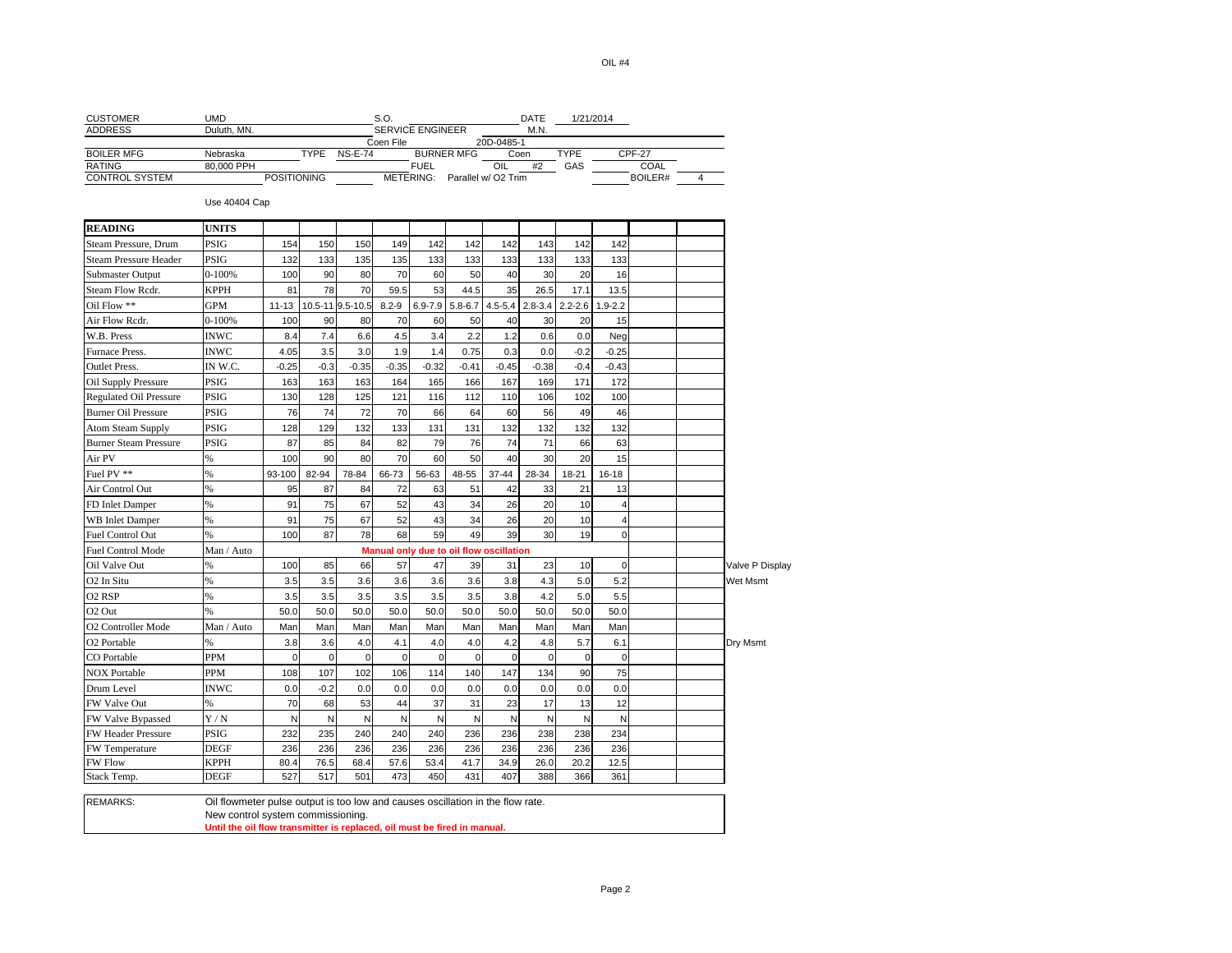GAS #3

| <b>CUSTOMER</b>              | <b>UMD</b>                                                  |                          |              |             | S.O.        |             |                   |                     |             | DATE 1/20/2014 |                |         |   |             |
|------------------------------|-------------------------------------------------------------|--------------------------|--------------|-------------|-------------|-------------|-------------------|---------------------|-------------|----------------|----------------|---------|---|-------------|
| <b>ADDRESS</b>               | Duluth, MN.                                                 | SERVICE ENGINEER<br>M.N. |              |             |             |             |                   |                     |             |                |                |         |   |             |
| <b>BOILER MFG</b>            | Nebraska                                                    |                          | TYPE NS-E-76 |             | Coen File   |             | <b>BURNER MFG</b> | 20D-12496-1<br>Coen |             | <b>TYPE</b>    |                | QLN-3.4 |   |             |
| <b>RATING</b>                | 78,500 PPH                                                  |                          |              |             |             | <b>FUEL</b> |                   | OIL                 |             | GAS            | Nat.           | COAL    |   |             |
| <b>CONTROL SYSTEM</b>        |                                                             | POSITIONING              |              |             |             | METERING    |                   | Parallel w/ O2 Trim |             |                |                | BOILER# | 3 |             |
| <b>READING</b>               | <b>UNITS</b>                                                |                          |              |             |             |             |                   |                     |             |                |                |         |   |             |
| Steam Pressure, Drum         | <b>PSIG</b>                                                 | 155                      | 151          | 150         | 146         | 138         | 148               | 144                 | 138         | 134            | 135            |         |   |             |
| <b>Steam Pressure Header</b> | <b>PSIG</b>                                                 | 137                      | 132          | 136         | 134         | 130         | 140               | 137                 | 133         | 130            | 133            |         |   |             |
| <b>Submaster Output</b>      | 0-100%                                                      | 95                       | 90           | 80          | 70          | 60          | 50                | 40                  | 30          | 20             | 10             |         |   |             |
| Steam Flow Rcdr.             | KPPH                                                        | 73                       | 71.5         | 68.5        | 54.6        | 48.7        | 39.8              | 31.8                | 26.3        | 15.5           | 6.6            |         |   |             |
| Gas Flow Redr.               | <b>KSCFH</b>                                                | 94.6                     | 89.5         | 79.5        | 69.5        | 59.5        | 49.5              | 39.5                | 29.5        | 19.5           | 10.3           |         |   |             |
| Air Flow Redr. ***           | 0-100%                                                      | 113                      | 107          | 95          | 83          | 72          | 60                | 47                  | 36          | 23             | 13             |         |   |             |
| W.B. Press                   | <b>INWC</b>                                                 | 10.4                     | 8.2          | 6.8         | 5.0         | 3.5         | 2.3               | 1.2                 | 0.4         | SI.            | SI.            |         |   |             |
| Furnace Press.               | <b>INWC</b>                                                 | 3.6                      | 3.0          | 2.2         | 1.5         | 0.95        | 0.45              | 0.04                | SI.         | SI.            | Neg.           |         |   |             |
| <b>Outlet Press.</b>         | IN W.C.                                                     | $-0.32$                  | $-0.30$      | $-0.36$     | 0.38        | $-0.35$     | $-0.40$           | $-0.41$             | $-0.43$     | $-0.40$        | $-0.35$        |         |   |             |
| <b>Regulated Gas Press</b>   | <b>PSIG</b>                                                 | 20.6                     | 21.4         | 22.1        | 22.4        | 22.6        | 22.9              | 23.0                | 23.0        | 23.0           | 23.0           |         |   |             |
| Inner Spud Pess.             | <b>PSIG</b>                                                 | 6.6                      | 5.8          | 4.5         | 3.3         | 2.3         | 1.6               | 1.1                 | 0.6         | 0.35           | ∼-             |         |   |             |
| Outer Spud Press.            | <b>PSIG</b>                                                 | 16.9                     | 15.3         | 12.4        | 9.6         | 7.2         | 5.0               | 3.3                 | 1.9         | 0.9            | $\sim$         |         |   |             |
| Core Gas Press.              | <b>PSIG</b>                                                 | 16.9                     | 15.3         | 12.4        | 9.6         | 7.2         | 5.0               | 3.3                 | 1.9         | 0.9            | $\sim$ $\sim$  |         |   |             |
| Air PV                       | %                                                           | 95                       | 90           | 80          | 70          | 60          | 50                | 40                  | 30          | 20             | 10             |         |   |             |
| Fuel PV                      | %                                                           | 95                       | 90           | 80          | 70          | 60          | 50                | 40                  | 30          | 20             | 10             |         |   |             |
| Air Control Out              | %                                                           | 87                       | 81           | 74          | 65          | 59          | 51                | 43                  | 32          | 23             | $\mathbf{1}$   |         |   |             |
| Fuel Control Out             | %                                                           | 100                      | 78           | 62          | 58          | 54          | 51                | 39                  | 30          | 23             | $\mathbf 0$    |         |   |             |
| Gas Valve Out                | $\%$                                                        | 100                      | 44           | 25          | 20          | 16          | 13                | 11                  | 8           | 6              | $\mathbf 0$    |         |   | Gas X value |
| O <sub>2</sub> In Situ       | $\frac{9}{6}$                                               | 3.4                      | 3.1          | 3.1         | 3.0         | 3.0         | 3.0               | 3.0                 | 3.3         | 4.0            | 5.3            |         |   | Wet Msmt    |
| O <sub>2</sub> RSP           | %                                                           | 3.0                      | 3.0          | 3.0         | 3.0         | 3.0         | 3.0               | 3.1                 | 3.3         | 4.0            | 5.1            |         |   |             |
| O <sub>2</sub> Out           | %                                                           | 50.0                     | 50.0         | 50.0        | 50.0        | 50.0        | 50.0              | 50.0                | 50.0        | 50.0           | 50.0           |         |   |             |
| O2 Controller Mode           | Man / Auto                                                  | Man                      | Man          | Man         | Man         | Man         | Man               | Man                 | Man         | Man            | Man            |         |   |             |
| O <sub>2</sub> Portable      | %                                                           | 4.0                      | 3.8          | 3.7         | 3.7         | 3.8         | 3.8               | 3.8                 | 4.1         | 5.0            | 6.2            |         |   | Dry Msmt    |
| CO Portable                  | <b>PPM</b>                                                  | $\mathbf 0$              | $\mathbf 0$  | $\mathbf 0$ | $\mathbf 0$ | $\mathbf 0$ | $\mathbf 0$       | $\mathbf 0$         | $\mathbf 0$ | $\mathbf 0$    | $\mathbf 0$    |         |   |             |
| <b>NOX Portable</b>          | PPM                                                         | 34                       | 38           | 40          | 43          | 42          | 45                | 50                  | 47          | 48             | 15             |         |   |             |
| Drum Level                   | <b>INWC</b>                                                 | $-0.4$                   | 0.0          | 0.1         | 0.0         | 0.2         | 0.0               | 0.0                 | 0.0         | 0.1            | 0.3            |         |   |             |
| FW Valve Out                 | %                                                           | 100                      | 96           | 88          | 75          | 62          | 58                | 47                  | 40          | 25             | $\overline{7}$ |         |   |             |
| FW Valve Bypassed            | Y/N                                                         | Y                        | N            | N           | N           | N           | N                 | N                   | N           | N              | N              |         |   |             |
| <b>FW Header Pressure</b>    | <b>PSIG</b>                                                 | 241                      | 241          | 243         | 254         | 256         | 253               | 250                 | 244         | 245            | 245            |         |   |             |
| FW Temperature               | <b>DEGF</b>                                                 | 234                      | 234          | 234         | 235         | 236         | 236               | 236                 | 236         | 236            | 236            |         |   |             |
| <b>FW Flow</b>               | <b>KPPH</b>                                                 | 80                       | 72           | 65          | 55.5        | 49          | 41.5              | 34.5                | 25          | 17             | 8              |         |   |             |
| Stack Temp.                  | <b>DEGF</b>                                                 | 461                      | 452          | 441         | 427         | 413         | 404               | 388                 | 375         | 365            | 361            |         |   |             |
| <b>REMARKS:</b>              | Port handle up=gas position.                                |                          |              |             |             |             |                   |                     |             |                |                |         |   |             |
|                              | New control system commissioning.                           |                          |              |             |             |             |                   |                     |             |                |                |         |   |             |
|                              | *** A.F recorder scaled to provide separation between pens. |                          |              |             |             |             |                   |                     |             |                |                |         |   |             |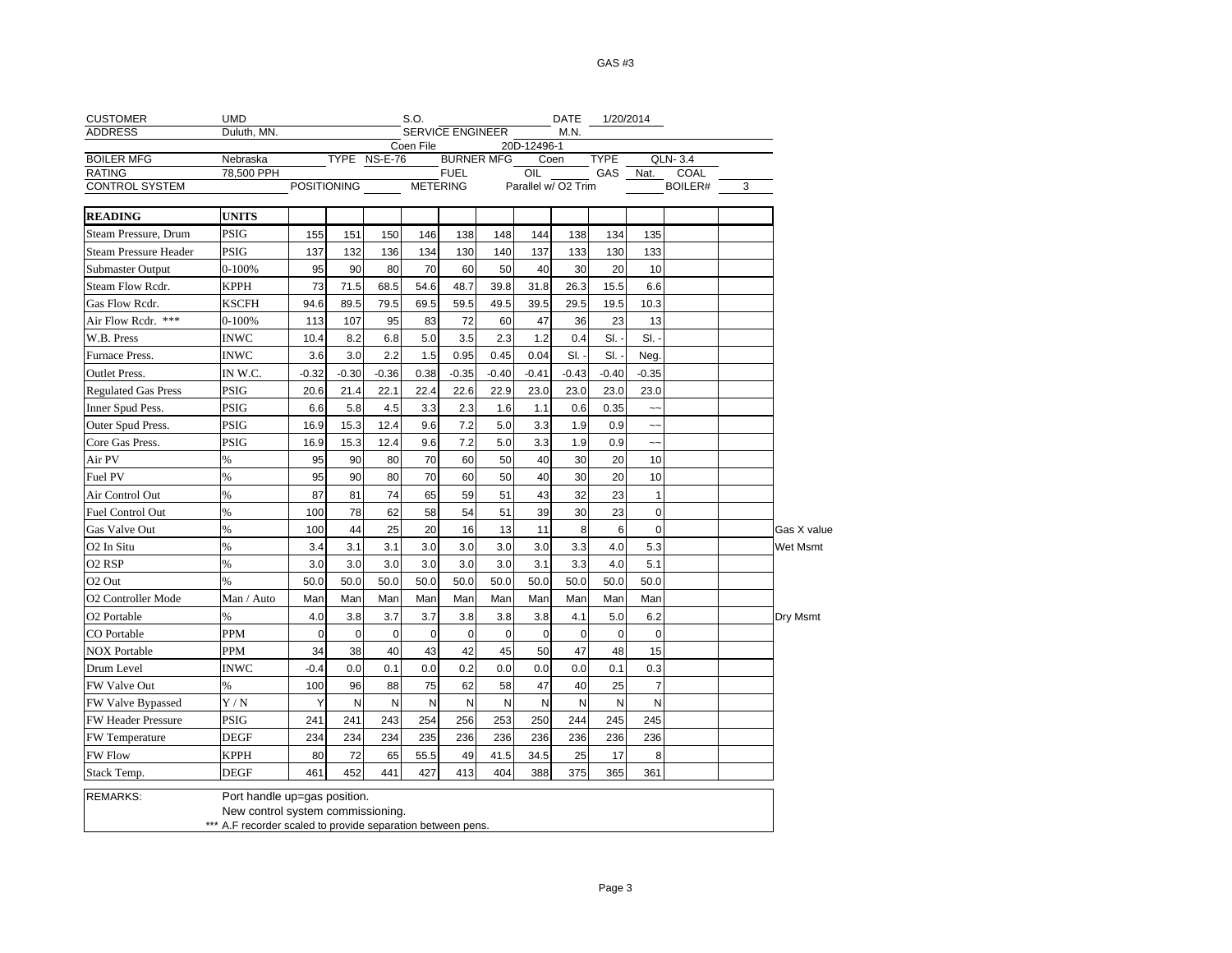| <b>CUSTOMER</b>   | JMD         |                    | S.O.      |                         |                     | DATE | 1/21/2014   |                |  |
|-------------------|-------------|--------------------|-----------|-------------------------|---------------------|------|-------------|----------------|--|
| <b>ADDRESS</b>    | Duluth, MN. |                    |           | <b>SERVICE ENGINEER</b> |                     | M.N. |             |                |  |
|                   |             |                    | Coen File |                         | 20D-12496-1         |      |             |                |  |
| <b>BOILER MFG</b> | Nebraska    | TYPF               | NS-E-76   | <b>BURNER MFG</b>       | Coen                |      | <b>TYPE</b> | <b>QLN-3.4</b> |  |
| <b>RATING</b>     | 78.500 PPH  |                    |           | <b>FUEL</b>             | OIL                 | #2   | GAS         | COAL           |  |
| CONTROL SYSTEM    |             | <b>POSITIONING</b> |           | METERING:               | Parallel w/ O2 Trim |      |             | BOILER#        |  |

Use 30108 Cap and **align cap drilling to air lanes in register**. IM Nozzle body, #8 Mixer w/ Whirlplate, 0.270 oil restrictor

| <b>READING</b>               | <b>UNITS</b>                   |        |              |        |        |             |              |             |             |         |             |  |                 |
|------------------------------|--------------------------------|--------|--------------|--------|--------|-------------|--------------|-------------|-------------|---------|-------------|--|-----------------|
| Steam Pressure, Drum         | <b>PSIG</b>                    | 155    | 154          | 147    | 148    | 142         | 139          | 139         | 140         | 139     | 139         |  |                 |
| <b>Steam Pressure Header</b> | <b>PSIG</b>                    | 133    | 139          | 133    | 135    | 133         | 132          | 132         | 134         | 133     | 134         |  |                 |
| Submaster Output             | $0 - 100%$                     | 100    | 90           | 80     | 70     | 60          | 50           | 40          | 30          | 20      | 12          |  |                 |
| Steam Flow Rcdr.             | <b>KPPH</b>                    | 83     | 69           | 62     | 55.5   | 45.5        | 36           | 30          | 25.2        | 16      | 7.5         |  |                 |
| Oil Flow                     | <b>GPM</b>                     | 12.2   | 11.0         | 9.8    | 8.6    | 7.4         | 6.1          | 4.9         | 3.6         | 2.4     | 1.5         |  |                 |
| Air Flow Redr. ***           | $0 - 100%$                     | 120    | 108          | 96     | 84     | 72          | 60           | 48          | 36          | 24      | 14          |  |                 |
| W.B. Press                   | <b>INWC</b>                    | 10.8   | 7.7          | 6.3    | 4.7    | 3.2         | 2.0          | 1.0         | 0.3         | SI.     | Neg.        |  |                 |
| Furnace Press.               | <b>INWC</b>                    | 4.9    | 3.4          | 2.7    | 1.9    | 1.2         | 0.6          | 0.2         | SI.         | SI.     | Neg.        |  |                 |
| <b>Outlet Press.</b>         | IN W.C.                        | $-0.3$ | $-0.35$      | $-0.4$ | $-0.4$ | $-0.40$     | $-0.4$       | $-0.35$     | $-0.38$     | $-0.35$ | Neg.        |  |                 |
| <b>Oil Supply Pressure</b>   | <b>PSIG</b>                    | 116    | 121          | 123    | 126    | 129         | 132          | 134         | 137         | 139     | 141         |  |                 |
| <b>Burner Oil Pressure</b>   | <b>PSIG</b>                    | 105    | 103          | 93     | 83     | 72          | 62           | 52          | 45          | 37      | 30          |  |                 |
| <b>Burner Steam Pressure</b> | <b>PSIG</b>                    | 125    | 123          | 115    | 105    | 93          | 82           | 72          | 65          | 56      | 47          |  |                 |
| Air PV                       | $\%$                           | 100    | 90           | 80     | 70     | 60          | 50           | 40          | 30          | 20      | 12          |  |                 |
| Fuel PV                      | $\%$                           | 100    | 90           | 80     | 70     | 60          | 50           | 40          | 30          | 20      | 12          |  |                 |
| Air Control Out              | $\%$                           | 99     | 83           | 76     | 68     | 60          | 52           | 44          | 32          | 24      | 20          |  |                 |
| <b>Fuel Control Out</b>      | $\%$                           | 100    | 87           | 78     | 68     | 59          | 49           | 39          | 30          | 19      | $\mathbf 0$ |  |                 |
| Oil Valve Out                | $\%$                           | 77     | 66           | 57     | 50     | 44          | 37           | 31          | 25          | 17      | 10          |  | Oil X value     |
| O <sub>2</sub> In Situ       | $\%$                           | 3.6    | 3.5          | 3.6    | 3.6    | 3.5         | 3.6          | 3.7         | 4.1         | 5.1     | 5.7         |  | <b>Wet Msmt</b> |
| O <sub>2</sub> RSP           | %                              | 3.5    | 3.5          | 3.5    | 3.5    | 3.5         | 3.5          | 3.7         | 4.0         | 5.0     | 5.5         |  |                 |
| O <sub>2</sub> Out           | $\%$                           | 50.0   | 50.0         | 50.0   | 50.0   | 50.0        | 50.0         | 50.0        | 50.0        | 50.0    | 50.0        |  |                 |
| O2 Controller Mode           | Man / Auto                     | Man    | Man          | Man    | Man    | Man         | Man          | Man         | Man         | Man     | Man         |  | Dry Msmt        |
| O2 Portable                  | $\%$                           | 4.3    | 4.2          | 4.2    | 4.2    | 4.3         | 4.5          | 4.5         | 4.9         | 6.3     | 6.5         |  |                 |
| CO Portable                  | <b>PPM</b>                     | 120    | 39           | 19     | 3      | $\mathbf 0$ | $\mathbf{0}$ | $\mathbf 0$ | $\mathbf 0$ | 0       | 23          |  |                 |
| <b>NOX Portable</b>          | <b>PPM</b>                     | 93     | 103          | 103    | 105    | 109         | 117          | 118         | 107         | 67      | 27          |  |                 |
| Drum Level                   | <b>INWC</b>                    | $-0.2$ | 0.1          | 0.0    | 0.0    | 0.1         | 0.4          | 0.3         | 0.1         | 0       | 0.1         |  |                 |
| FW Valve Out                 | $\%$                           | 100    | 86           | 83     | 79     | 63          | 50           | 46          | 38          | 25      | 12          |  |                 |
| <b>FW Valve Bypassed</b>     | Y/N                            | Y      | $\mathsf{N}$ | N      | N      | N           | $\mathsf{N}$ | N           | N           | N       | N           |  |                 |
| <b>FW Header Pressure</b>    | <b>PSIG</b>                    | 262    | 280          | 250    | 250    | 255         | 255          | 255         | 252         | 252     | 252         |  |                 |
| <b>FW</b> Temperature        | <b>DEGF</b>                    | 235    | 236          | 236    | 236    | 236         | 236          | 236         | 236         | 236     | 236         |  |                 |
| <b>FW Flow</b>               | <b>KPPH</b>                    | 82     | 73           | 60.5   | 57.5   | 49          | 38           | 32          | 27          | 18      | 3.5         |  |                 |
| Stack Temp.                  | <b>DEGF</b>                    | 491    | 471          | 455    | 440    | 423         | 405          | 390         | 379         | 366     | 358         |  |                 |
| DEMADIZO.                    | Dort hondle doure Oil nooition |        |              |        |        |             |              |             |             |         |             |  |                 |

REMARKS: Port handle down = Oil position. New control system commissioning. \*\*\* A.F recorder scaled to provide separation between pens.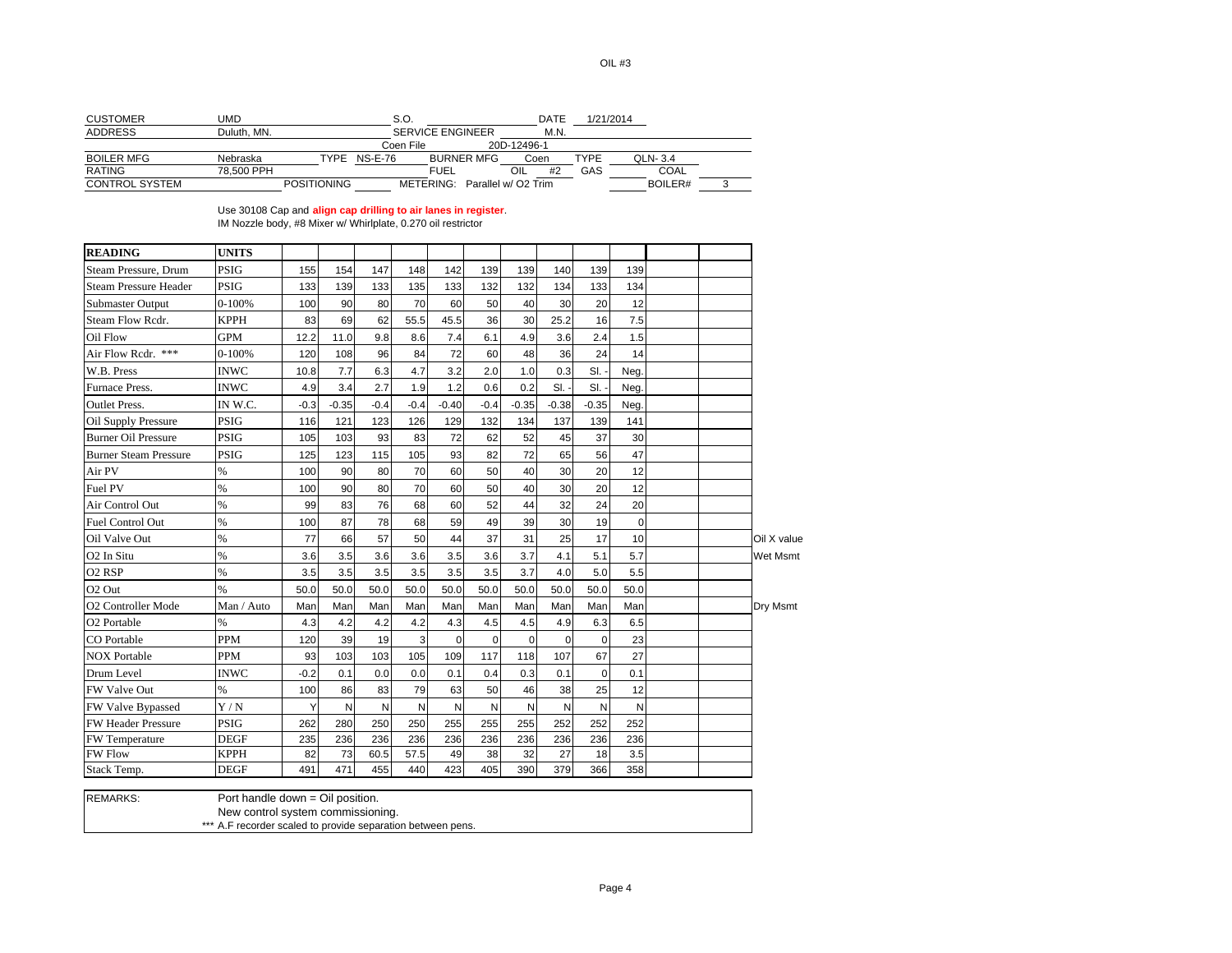| <b>CUSTOMER</b>                           | <b>UMD</b>                     |             |             |              | S.O.           |                         | 13-0380           |             | DATE        |             | 3/19/2014        |           |   |                                                   |
|-------------------------------------------|--------------------------------|-------------|-------------|--------------|----------------|-------------------------|-------------------|-------------|-------------|-------------|------------------|-----------|---|---------------------------------------------------|
| <b>ADDRESS</b>                            | Duluth, MN.                    |             |             |              |                | <b>SERVICE ENGINEER</b> |                   |             | M.N.        |             |                  |           |   |                                                   |
| <b>BOILER MFG</b>                         | Nebraska                       |             |             | TYPE NS-c-53 | Coen File      |                         | <b>BURNER MFG</b> | 20D-12531-1 | Coen        | <b>TYPE</b> |                  | QLN-2.6   |   |                                                   |
| <b>RATING</b>                             | 40,000 PPH                     |             |             |              |                | <b>FUEL</b>             |                   | OIL         |             | GAS         |                  | Nat. COAL |   |                                                   |
| <b>CONTROL SYSTEM</b>                     |                                |             |             |              |                | <b>METERING:</b>        |                   | Parallel    |             |             |                  | BLR #     | 2 |                                                   |
| <b>READING</b>                            | <b>UNITS</b>                   |             |             |              |                |                         |                   |             |             |             |                  |           |   |                                                   |
| Date                                      |                                |             |             |              |                |                         |                   |             |             |             |                  |           |   |                                                   |
| Data As Found/Final                       |                                |             |             |              |                |                         |                   |             |             |             |                  |           |   |                                                   |
| Steam Pressure, Drum                      | PSIG                           | 144         | 150         | 141          | 145            | 144                     | 142               | 142         | 142         | 142         | 140              |           |   | <b>Boiler Gauge</b>                               |
| Steam Pressure Header                     | <b>PSIG</b>                    | 128.6       | 135.9       | 129.4        | 133.3          | 132.2                   | 132.4             | 132.6       | 132.6       | 132.9       | 131.4            |           |   | Panel Indicator                                   |
| Submaster Output                          | $0 - 100%$                     | 100         | 90          | 80           | 70             | 60                      | 50                | 40          | 30          | 20          | 10               |           |   | Siemens 353                                       |
| Steam Flow Rcdr.                          | <b>KPPH</b>                    | 41.8        | 35.1        | 32.8         | 29.6           | 26.4                    | 21.5              | 17.5        | 13.1        | 8.6         | 5.6              |           |   | RAI Recorder                                      |
| Gas Flow Controller PV                    | %                              | 100         | 90          | 80           | 70             | 60                      | 50                | 40          | 30          | 20          | 10               |           |   | Siemens 353                                       |
| Gas Flow Redr.<br>EU                      | <b>KSCFH</b>                   | 50.3        | 45.4        | 40.5         | 35.3           | 30.2                    | 25.2              | 20.2        | 15.1        | 10.1        | 5.1              |           |   | RAI Recorder                                      |
| Air Flow Controller PV                    | %                              | 99          | 90          | 80           | 70             | 60                      | 50                | 40          | 30          | 20          | 10               |           |   | Siemens 353                                       |
| Air Flow Redr.                            | %                              | 99          | 90          | 80           | 70             | 60                      | 50                | 40          | 30          | 20          | 10               |           |   | <b>RAI Recorder</b>                               |
| W.B. Press, Manometer                     | <b>INWC</b>                    | 7.6         | 6.3         | 5.5          | 4.1            | 3                       | $\overline{c}$    | 1.2         | 0.6         | 0.1         | $\mathbf 0$      |           |   | Panel Manometer                                   |
| Furnace Press.                            | <b>INWC</b>                    | 2.4         | 1.8         | 1.4          | $\overline{1}$ | 0.6                     | 0.3               | 0           | $-0.1$      | $-0.2$      | $-0.2$           |           |   | Panel Manometer                                   |
| <b>Outlet Press.</b>                      | IN W.C.                        | $-0.1$      | $-0.2$      | $-0.2$       | $-0.2$         | $-0.3$                  | $-0.3$            | $-0.3$      | $-0.35$     | $-0.4$      | $-0.4$           |           |   | Panel Manometer                                   |
| <b>Gas Supply Press</b>                   | PSIG                           | 25          | 25          | 26.0         | 26.5           | 27                      | 27                | 27.4        | 27.4        | 28          | 28               |           |   | <b>Burner Gauge</b>                               |
| <b>Regulated Gas Pressure</b>             | PSIG                           | 21          | 22          | 22.8         | 24             | 24                      | 24                | 24.2        | 24.5        | 24.5        | 24.5             |           |   | Panel Gauge                                       |
| Inner Spud Pess.                          | PSIG                           | 17          | 15.0        | 12.5         | 10.0           | 7.8                     | 5.5               | 4           | 2.5         | 1.2         | 0.2              |           |   | <b>Burner Gauge</b>                               |
| Outer Spud Press.                         | PSIG                           | 5.2         | 4.1         | 3.2          | 2.5            | 1.8                     | 1.2               | 0.8         | 0.5         | 0.2         | 0.1              |           |   | <b>Burner Gauge</b>                               |
| Core Gas Press                            | PSIG                           | 17          | 15.0        | 12.5         | 10.0           | 7.8                     | 5.5               | 4           | 2.5         | 1.2         | 0.2              |           |   | <b>Burner Gauge</b>                               |
| Air Control Out                           | %                              | 100         | 82          | 74           | 65             | 55                      | 48                | 38          | 28          | 19.0        | $\mathbf 0$      |           |   | Siemens 353                                       |
|                                           |                                | 99          |             | 80.0         |                | 59                      | 49                | 38          |             |             | $\mathbf 0$      |           |   |                                                   |
| <b>Fuel Control Out</b>                   | %<br>%                         |             | 82          |              | 71             |                         |                   |             | 27          | 18.0        |                  |           |   | Siemens 353                                       |
| Gas Valve Out                             | %                              | 99<br>2.5   | 82<br>2.5   | 80<br>2.6    | 72<br>2.6      | 59<br>2.5               | 50<br>3.0         | 38<br>3.5   | 27<br>4.2   | 18<br>4.9   | $\pmb{0}$<br>5.5 |           |   | Siemens 353                                       |
| O2 In Situ Cntlr (WET)<br>(WET)<br>O2 RSP |                                |             |             |              |                |                         |                   |             | 4.25        | 5.0         |                  |           |   | Siemens 353                                       |
|                                           | %                              | 2.5         | 2.5         | 2.5          | 2.5            | 2.5                     | 3.0               | 3.5         |             |             | 5.5              |           |   | Siemens 353                                       |
| <b>O2 Controller Mode</b>                 | M/A                            | M           | M           | M            | M              | M                       | M                 | M           | M<br>50.0   | M           | M                |           |   | Siemens 353                                       |
| O <sub>2</sub> Out<br>(DRY)               | %                              | 50.0        | 50.0        | 50.0         | 50.0           | 50.0                    | 50.0              | 50.0        |             | 50.0        | 50.0             |           |   | $50.0 = 1.000$ AF Multiplier                      |
| O2 Portable                               | $\%$                           | 3.2         | 3.3         | 3.4          | 3.3            | 3.2                     | 3.8               | 4.1         | 5.0         | 6.2         | 6.4              |           |   | <b>TESTO Portable Gas Analyzer</b>                |
| CO Portable                               | PPM                            | $\mathbf 0$ | $\mathbf 0$ | $\mathbf 0$  | $\mathbf 0$    | 0                       | $\mathbf 0$       | $\mathbf 0$ | $\mathbf 0$ | 0           | $\mathbf 0$      |           |   | <b>TESTO Portable Gas Analyzer</b>                |
| <b>NOX Portable</b>                       | <b>PPM</b>                     | 67          | 74          | 74           | 72             | 77                      | 65                | 64          | 57          | 48          | 49               |           |   | <b>TESTO Portable Gas Analyzer</b>                |
| Comb. Efficiency                          | %                              | 82.7        | 82.7        | 83           | 83.2           | 83.5                    | 83.7              | 83.9        | 83.9        | 83.9        | 84               |           |   | <b>TESTO Portable Gas Analyzer</b>                |
| NOx, @ $3\%$ O <sub>2</sub>               | PPM                            | 67.8        | 75.3        | 75.7         | 73.2           | 77.9                    | 68.0              | 68.2        | 64.2        | 58.4        | 60.5             |           |   | Calculated                                        |
| <b>NOX Emission Rate</b>                  | #/MBTUH                        | 0.081       | 0.090       | 0.091        | 0.088          | 0.093                   | 0.081             | 0.082       | 0.077       | 0.070       | 0.072            |           |   | Calculated                                        |
| Drum Level                                | <b>INWC</b>                    | $\bf 0$     | $-0.1$      | 0.0          | 0              | 0.1                     | 0.1               | 0.0         | 0.0         | 0.0         | 0.0              |           |   | Siemens 353                                       |
| FW Valve Out                              | %                              | 81          | 79          | 70           | 67             | 62                      | 56                | 49          | 39          | 27          | 18               |           |   | Siemens 353                                       |
| FW Valve Bypassed                         | Yes/No                         | No          | No          | No           | No             | No                      | No                | <b>No</b>   | No          | No          | No               |           |   |                                                   |
| <b>FW Flow</b>                            | <b>KPPH</b>                    | 42.4        | 40.3        | 33.7         | 32             | 28.1                    | 22.4              | 18.6        | 13.5        | 8.7         | 3.5              |           |   | Meter Head                                        |
| FW Header Pressure                        | <b>PSIG</b>                    | 232         | 232         | 232          | 232            | 232                     | 234               | 234         | 234         | 234         | 236              |           |   | Panel Gauge                                       |
| Stack Temp.                               | <b>DEGF</b>                    | 524         | 514         | 493          | 481            | 462                     | 444               | 424         | 405         | 376         | 360              |           |   | Panel Indicator                                   |
| <b>REMARKS:</b>                           | Port handle up = Gas Position. |             |             |              |                |                         |                   |             |             |             |                  |           |   |                                                   |
|                                           |                                |             |             |              |                |                         |                   |             |             |             |                  |           |   | Air Flow Oscillates with actuator in manual @ 20% |
|                                           |                                |             |             |              |                |                         |                   |             |             |             |                  |           |   |                                                   |
|                                           |                                |             |             |              |                |                         |                   |             |             |             |                  |           |   |                                                   |

Page 5